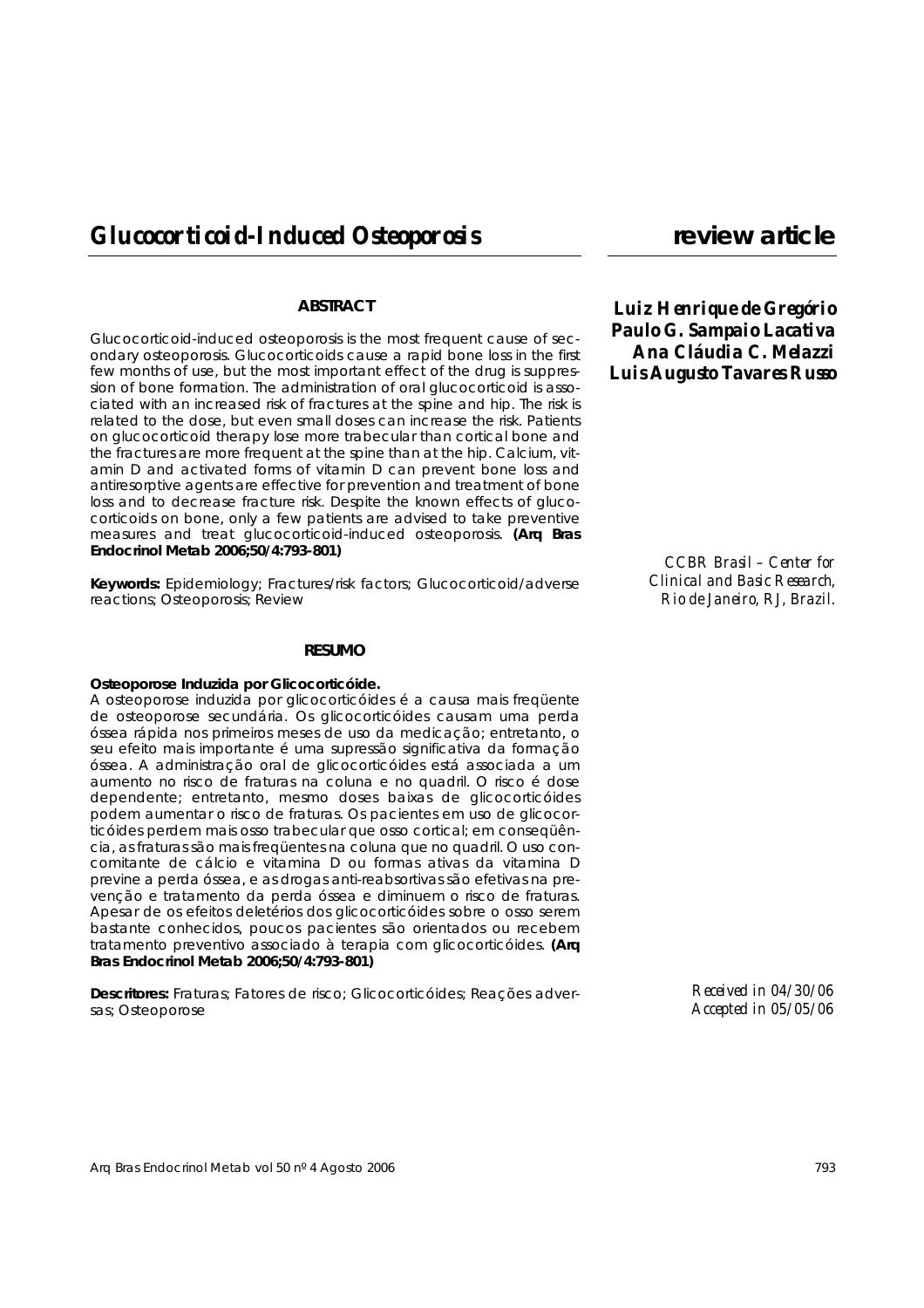FOR ABOUT 70 YEARS, Harvey Cushing described<br>the syndrome of hypercortisolism and the associated bone loss (1932). In 1954 the effects of exogenous glucocorticoids on bone were recognized. The Cushing syndrome is relatively uncommon, but nowadays glucocorticoids are widely used in several specialties to treat a number of allergic and chronic noninfectious inflammatory disorders, chronic lung diseases such as asthma, rheumatoid arthritis and other connective tissue diseases. In spite of its wide use, the negative impact on bone mass remains its most important limitation. The administration of oral glucocorticoid is associated with a significant increase in fracture risk at the hip and spine (1). The degree of bone loss is related to the dose and duration of therapy, although prolonged exposure to a modest dose, frequently considered physiological dose of glucocorticoids, results in an increased risk of fractures (2). The fracture risk increases rapidly after the onset of treatment and declines rapidly after stopping therapy. After initiation of corticosteroid therapy, there is a phase of rapid bone loss, followed by a slower, but continuous, decline in bone mineral density (BMD). Patients exposed to high doses of glucocorticoids have decreased BMD, and 30–50% develops vertebral fractures (3). Several studies, however, show that most of the patients treated with glucocorticoids do not receive treatment to prevent bone loss (4,5). Postmenopausal women are at greater risk to develop osteoporosis after glucocorticoid exposure, although the disease also affects men and children.

Glucocorticoid therapy can enhance bone resorption, but the most important effect of glucocorticoid is suppression of bone formation through several mechanisms (6-8). Glucocorticoids decrease gastrointestinal calcium absorption and increase renal calcium excretion, which may result in modest elevations in serum levels of Parathyroid Hormone (PTH) that cannot explain all skeletal changes observed in glucocorticoid-induced osteoporosis (GIO). In men, glucocorticoids can inhibit testosterone production due to direct effects on the testis and indirect effects via suppression of gonadotropin hormone secretion. Low serum testosterone levels can contribute to the decrease of osteoblastic activation.

Glucocorticoid-induced bone loss should be prevented, and if present, should be treated. Supplementation with calcium and vitamin D, or an activated form of vitamin D should be offered to all patients receiving glucocorticoid. Antiresorptive agents are effective in prevention and treatment of GIO. Bisphosphonates also reduce the incidence of radiographic

vertebral fractures in postmenopausal women with GIO. Bisphosphonates are recommended for postmenopausal women who will initiate glucocorticoid therapy (table 1), as well as in men and premenopausal women. The therapy should be continued throughout the duration of glucocorticoid use. The use of PTH(1- 34) increases BMD at the spine (9) and the vertebral cross-sectional area on postmenopausal women on corticosteroid therapy (10), which may permit speculation that PTH could be responsible for a decrease in fracture risk.

Despite the increased risk of bone loss and fractures in patients on glucocorticoid therapy, most physicians are not aware of prevention and treatment of GIO.

### **EPIDEMIOLOGY**

GIO is the most common cause of secondary osteoporosis. Epidemiological data are difficult to obtain, because of the great variability of dose prescriptions and because of the impact of the baseline disease on the bone. In the UK, Van Staa et al. (3) developed a pharmacological recording system (General Practice Research Database — GPRD) and identified 1.6 million oral glucocorticoid prescriptions over a 10-year period. This database shows that the prevalence of oral glucocorticoid use was 0.9% of the total adult population at any age and rises to 2.5% at age 70–79. The prevalence was similar in men and women. The most frequent indication for oral glucocorticoid therapy was respiratory disease (40%), musculoskeletal and cutaneous disease.

A meta-analysis study (1) demonstrated a strong correlation between cumulative dose and loss of bone mineral density as well as between daily dose and risk of fracture. The risk of fracture increases rapidly after 3 to 6 months of the onset of glucocorticoid use and decreases after stopping therapy. This study reviewed 66 papers with BMD measurement and 23 papers that evaluated fractures. The most frequent indications for corticosteroid therapy were musculoskeletal disorders (67.1%) and obstructive pulmonary disease (15.7%). The General Practice Research Database study (GPRD) was the largest study that evaluated fractures and was analyzed separately from the other studies. The relative rate of fracture in corticosteroid users was 1.33 in the GPRD study and 1.91 in all other studies. The risk of hip fractures was 1.61 in the GPRD study and 2.01 in the other studies. The risk of vertebral fractures was 2.60 and 2.86 respectively. Spine and hip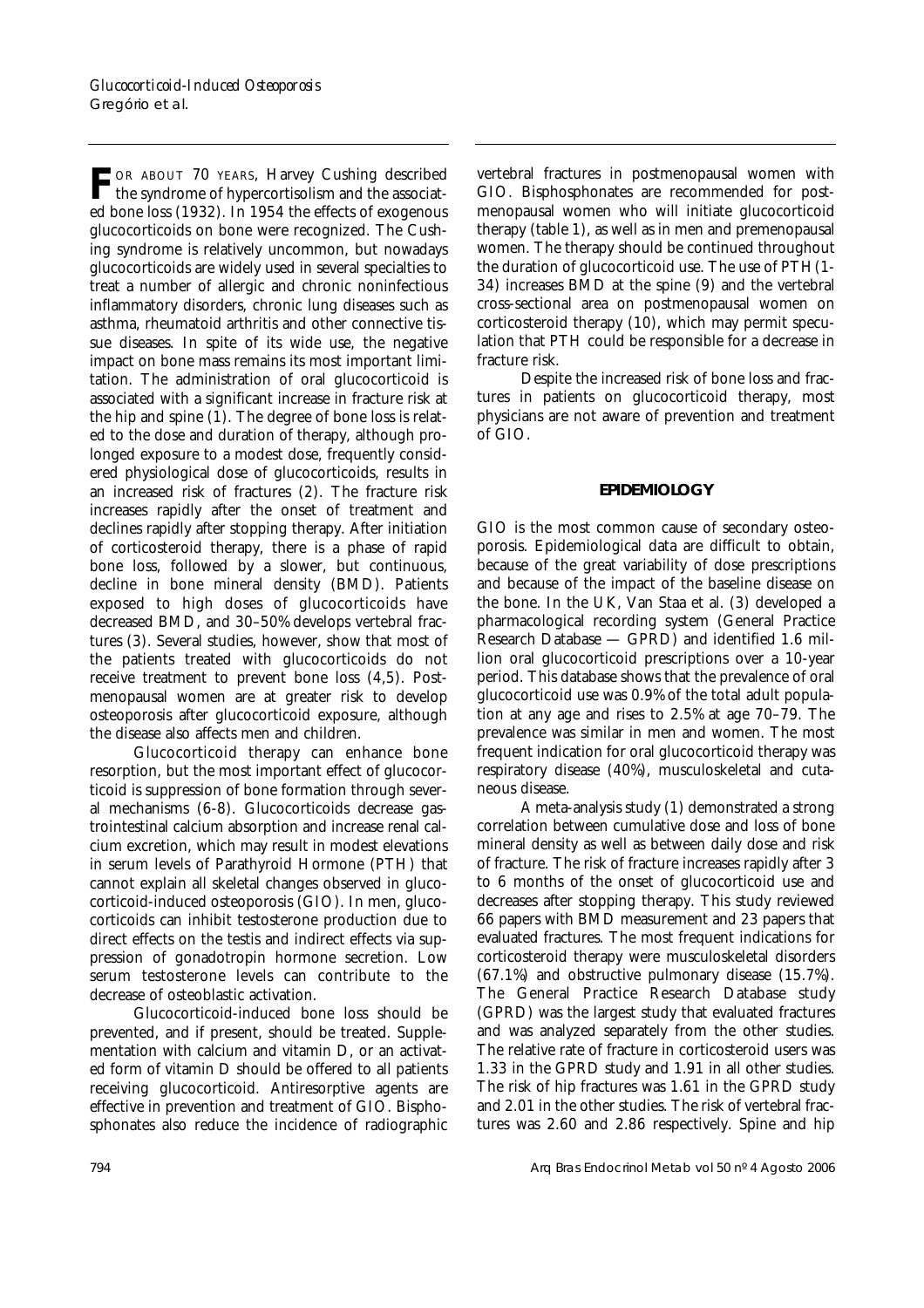**Table 1.** Recommendations for the prevention and treatment of glucocorticoid-induced osteoporosis (39).

**Patient beginning therapy with glucocorticoid with plans for treatment duration** ≥ **3 months(1)**

- Modify lifestyle risk factors for osteoporosis
	- o Smoking cessation or avoidance
	- o Reduction of alcohol consumption if excessive
- Instruct in weight-bearing physical exercise
- Initiate calcium supplementation
- Initiate supplementation with vitamin D (plain or activated form)
- Prescribe bisphosphonate (use with caution in premenopausal women)

#### **Patient receiving long-term glucocorticoid(1)**

- Modify lifestyle risk factors for osteoporosis
	- o Smoking cessation or avoidance
	- o Reduction of alcohol consumption if excessive
- Instruct in weight-bearing physical exercise
- Initiate calcium supplementation
- Initiate supplementation with vitamin D (plain or activated form)
- Prescribe treatment to replace gonadal sex hormones if deficient or otherwise clinically indicated
- Measure bone mineral density (BMD) at lumber spine and/or hip
	- o If BMD is not normal (i.e., T-score below -1):
		- Prescribe bisphosphonate (use with caution in premenopausal women)
		- Consider calcitonin as second-line agent if patient has contraindication to or does not tolerate bisphosphonate therapy
	- o If BMD is normal, follow up and repeat BMD measurement either annually or biannually.

(1) In a dose of prednisone  $\geq$  5 mg/dia or equivalent.

BMD were lower in glucocorticoid users than in the control group. In all studies the bone loss was greater in trabecular bone than in cortical bone. Long duration and continuous pattern of glucocorticoid use demonstrated a significant 5-fold increased risk of hip and 5.9-fold increased risk of vertebral fracture. The combined effect of higher dose, longer duration and continuous pattern further increased the risk to 7-fold for hip and 17-fold for vertebral fractures (11). There is a strong correlation between daily dose and risk of fracture, as observed in GPRD study — the higher the dose, the higher the risk, and only a weak correlation between cumulative dose and risk of fracture (12). The hip fracture risk in the GPRD study is 1.77 at daily doses of 2.5 to 7.5 mg and 2.27 at daily doses of 7.5 mg or greater. For vertebral fractures, the risk is 1.55 for daily doses of less than 2.5 mg, and increases to 2.59 and 5.18 at daily doses of 2.5 to 7.5 mg and doses of 7.5 mg or greater, respectively (3). Patients who took cumulative doses of less than 0.5 g prednisolone experienced a non-vertebral fracture risk of 1.8, while those who had consumed a total of 10 g prednisolone or more had a risk of 2.7 (12). Other studies observed positive correlations between cumulative dose and fracture risk (13,14). Otherwise, there is a strong correlation between cumulative dose and decreases in spine and hip BMD. In the GPRD study the risk of non-vertebral fractures in patients using 7.5 mg, or more, prednisolone per day, increased by 54% in the first year of glucocorticoid therapy. The risk of vertebral fractures is also increased in the high-dose group. The risk of new vertebral fractures within the first year of therapy is higher than that observed before initiating therapy, as observed in other trials. The rate of bone loss is rapid during the first months of therapy and slows down after one year of therapy. There is strong evidence to suggest that increased risk of fracture is reversible after stopping therapy. In the GPRD study this effect is more pronounced for vertebral fractures than for hip fractures (3) and for previous higher exposure (12). Longitudinal studies found substantial increases in BMD after discontinuation of glucocorticoid therapy (15) and patients with Cushing syndrome showed normal BMD after the cure of the disease (16).

The results are conflicting with respect to the influence of sex, age and underlying disease on fracture risk and BMD, but it seems that they have a minor influence on BMD in patients on glucocorticoid therapy. In several studies with patients with the same disease the lumbar spine BMD was 3.6% lower in glucocorticoid users than in non users and the hip BMD was 6.2% lower in glucocorticoid users, suggesting

Arq Bras Endocrinol Metab vol 50 nº 4 Agosto 2006 795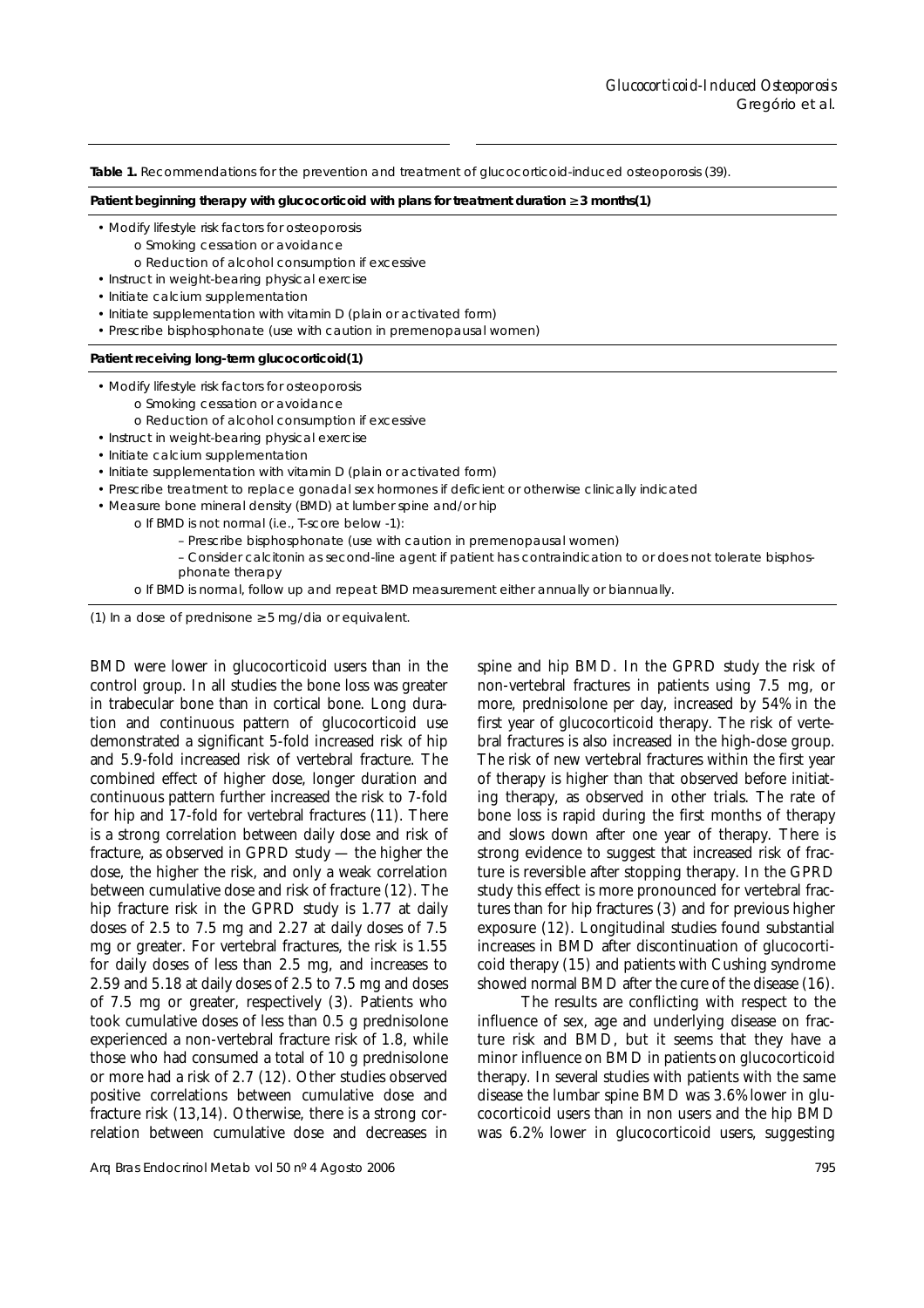that most of bone loss is related to glucocorticoid therapy. The rate of vertebral fractures is higher in glucocorticoid users than in idiopathic osteoporosis (17) or postmenopausal osteoporosis (18), even with similar levels of BMD, which can be attributed to the deleterious effects of glucocorticoid on bone microarchitecture. The most common effect on architecture is trabecular thinning rather than perforation or disconnection of trabecula as in idiopathic osteoporosis (19). Inhaled corticosteroid therapy is also associated with bone loss (20). The skeletal effects of inhaled glucocorticoids appear to depend on both dose and the duration of use. Other studies, however, showed an increased risk of fracture, but this risk was associated with the underlying respiratory disease rather than inhaled corticosteroid (21).

# **MECHANISMS OF GLUCOCORTICOID ACTION ON BONE**

Glucocorticoids may exert their effects on the skeleton in many ways. Although there is an earlier increase in bone resorption, it is now apparent that the most important effect of glucocorticoids in GIO is their action in decreasing bone formation. There are glucocorticoid receptors in bone cells. Glucocorticoids affect the differentiation and activity of osteoblast lineage cells, the transcription of many of the genes responsible for the synthesis of matrix constituents by osteoblasts such as type 1 collagen, osteocalcin, fibronectin, alkaline phosphatase and others, and the synthesis and activity of many locally acting factors, including cytokines (interleukins 1 and 6), insulin-like growth factors (IGF-I and IGF-II) and several IGFbinding proteins (IGFBP-3, 4 and 5). Recent evidence indicates that besides the decrease in osteoblastogenesis, there is an increase in the apoptosis of mature osteoblasts and osteocytes (22). Glucocorticoids also act on osteoclastogenesis through osteoblastic signals on the receptor activator of the nuclear factor kB ligand (RANK-L) — osteoprotegerin (OPG) axis. Glucocorticoids enhance RANK-L, which binds and activates RANK on the surface of osteoclasts precursor, and also inhibit OPG production, with a consequent induction of osteoclastogenesis (8) and an early increase in bone resorption in GIO. This increased bone resorption can explain the response to antiresorbing drugs in the management of GIO.

Glucocorticoids inhibit calcium absorption in the gastrintestinal tract and induce renal calcium loss, but do not appear to cause secondary hyperparathyroidism. Several studies found an increase in PTH levels and urinary calcium excretion. One of them suggests that a vitamin D deficiency (23) can contribute to the reduction in calcium absorption and elevated PTH secretion. A direct effect of glucocorticoid on the glandular secretion of PTH can also contribute to the elevated PTH serum levels (24). Other data indicate that PTH levels are not changed in patients using glucocorticoids (25). Rubin and Bilezikian (26) reviewed the role of PTH in GIO and primary hyperparathyroidism by analyzing dynamic studies, densitometric studies and histomorphometric studies and concluded that the differences in the action of PTH on those conditions support that PTH is not involved in the pathogenesis of GIO. Chronic glucocorticoid treatment reduces the amount of tonical release of PTH and increases the amount of pulsatile secretion. Densitometric studies do not support the involvement of PTH in the mechanisms of bone loss in patients using glucocorticoids. The reduction in lumbar spine BMD is significantly higher than the reduction in distal radius. Studies using QCT show a greater decrease in trabecular bone than cortical bone in GIO (27), in contrast to the cortical bone loss observed in primary hyperparathyroidism. Another study, however, showed that BMD of the radius by pQCT appears to be more useful to predict new vertebral fractures than trabecular BMD (28). Histomorphometric studies also suggest that PTH plays a minor role in bone loss in GIO. There is a decrease in trabecular thickness and in cancellous bone volume whereas a different picture is observed in primary hyperparathyroidism where there is a cortical thinning with maintenance of cancellous bone volume (29). We can also observe a reduction in trabecular connectivity in GIO (30) as opposed to the maintenance of trabecular microarchitecture in primary hyperparathyroidism (31). Several other histomorphometric parameters are different in GIO and primary hyperparathyroidism (26). We also observe a reduction of gonadal hormones through an inhibitory effect of glucocorticoid on the pituitary gonadotropins, decreasing LH and FSH production and reducing gonadal sex steroid production.

# **CLINICAL FEATURES**

Patients with GIO lose more trabecular than cortical bone, so they have a greater risk of bone loss in spine than in the hip. There is an initial rapid bone loss followed by a stabilization of BMD, but these patients continue to have a greater risk of fracture and there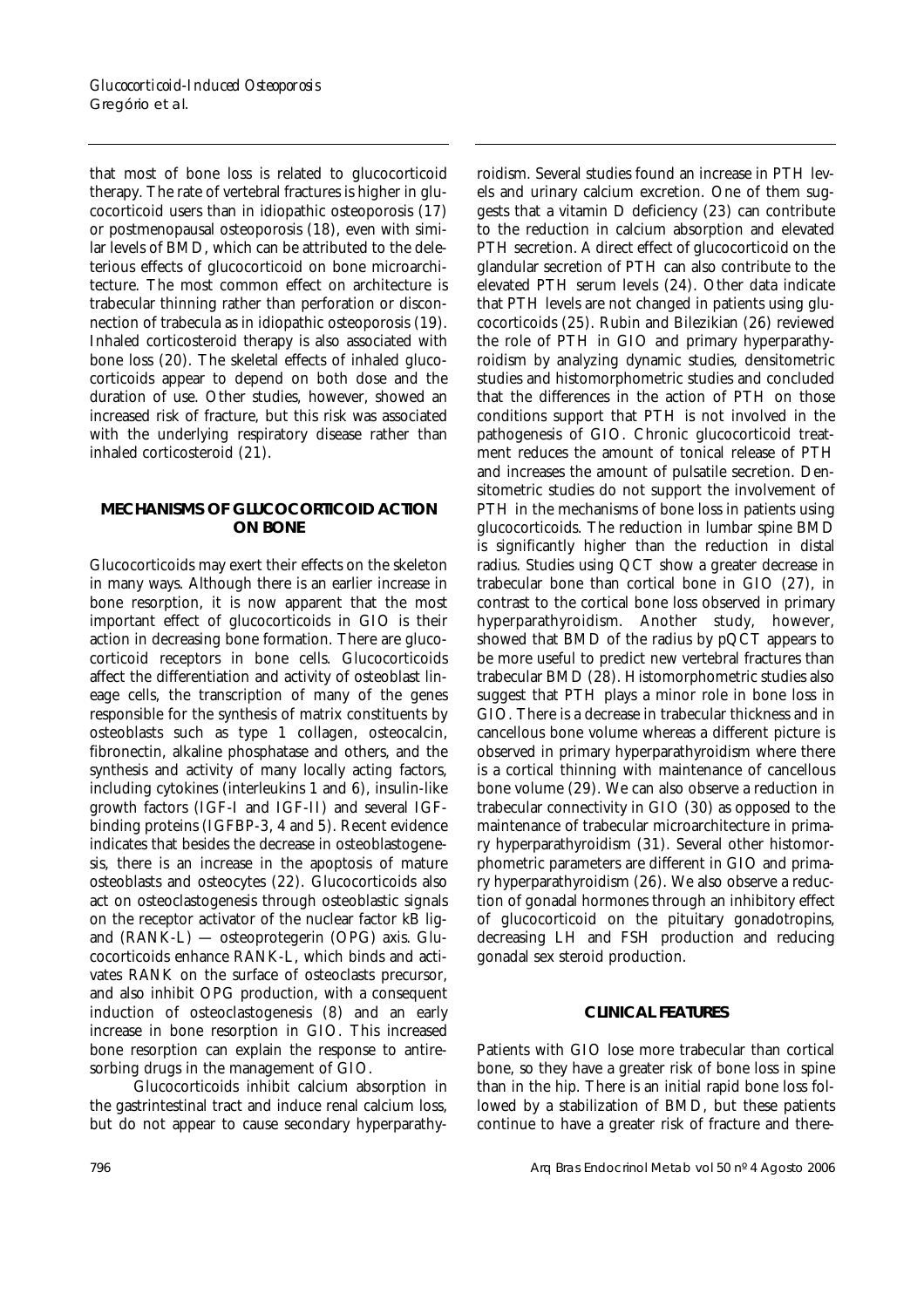fore require aggressive therapy. A recent study (32) revealed that high doses of glucocorticoid  $(≥ 40$ mg/daily prednisolone or equivalent) for only 2 months resulted in substantial BMD loss, most markedly in the lumbar spine, followed by femoral neck and total body. A decrease in lean body mass (LBM) was also observed, which could also be responsible for the increased risk of fracture, since it can lead to an increased risk of falls. Moderate doses of inhaled corticosteroids seem to carry less risk than oral therapy in postmenopausal women (33). Children using inhaled corticosteroids are at increased risk for fracture. This increased risk is more likely to be the result of the underlying disease than the usage of inhaled corticosteroids (34). Whenever possible, inhaled corticosteroids should be used due to their less negative impact on bone loss.

Postmenopausal women are at greater risk to develop osteoporosis after glucocorticoid exposure, although the pathogenesis in male and female is similar and the therapeutic approaches for women should be the same for men. Patients who underwent kidney, liver, heart and lung transplants and are using glucocorticoid and other immunosuppressive agents are at greater risk of bone loss, although hypogonadism, vitamin D deficiency, malnutrition and reduced physical activity are involved in the pathogenesis of osteoporosis after organ transplants (35). Fracture incidence is highest in the first year after transplantation. Patients with rheumatoid arthritis develop osteoporosis more evident at the hip and the radius than at the spine, and patients in corticosteroid therapy have lower BMD than untreated patients. Patients with Systemic Lupus Erythematosus (SLE) presented bone loss secondary to the disease itself and the agents used in its treatment (36). Patients with asthma, chronic lung disease and sarcoidosis treated with corticosteroids develop osteoporosis (3,21). Although clinical risk factors such as age, sex, race, history of previous fracture and family history of fractures have not been evaluated in patients using glucocorticoids, it is important to consider those clinical factors in the assessment of fracture risk in glucocorticoid-induced osteoporosis.

# **DIAGNOSTIC EVALUATION**

### **Bone mineral density**

Bone loss resulting from glucocorticoid is usually most marked in trabecular bone. Declines of up to 8% of lumbar spine bone mineral density within 20 weeks have been detected by dual energy X-ray absorptiometry (DXA) (37). Recent study suggested that the risk of vertebral fractures is greater in patients using glucocorticoids at the same BMD or even higher BMD than in non users and showed a higher prevalence of vertebral fractures in glucocorticoid users, despite a higher mean lumbar spine BMD (17). In contrast, Selby et al. (38) found a similar frequency of vertebral fractures and bone mass in users and non users of glucocorticoid therapy, suggesting that glucocorticoids do not alter the fracture threshold. Despite conflicting results, it appears that a higher BMD threshold should be used for estimating fracture risk in patients on glucocorticoids. BMD measured by DXA may be used for monitoring response to therapy. Because of rapid bone loss and rapid bone formation after treatment, monitoring is recommended every 6 or 12 months (39). The Committee of American College of Rheumatology (39) recommends a BMD test at the lumbar spine and/or hip when the patient will initiate long-term (> 6 months) glucocorticoid therapy. The BMD test may be repeated every 6 months for monitoring glucocorticoid treated patients to detect bone loss. In patients receiving therapy to prevent bone loss, a one-year follow-up measurement is sufficient.

Considering that fractures occur at a higher BMD level in GIO than in postmenopausal osteoporosis, it is recommended the use of a T-score cut-off of -1.5 SD as an indication for treatment in UK consensus and a T-score cut-off of -1.0 SD in the American College of Rheumatology Recommendations (39). Peripheral technologies to measure bone density are not recommended. Quantitative ultrasound (QUS) and Quantitative Computed Tomography (QCT) can detect low bone mass. There are no prospective data, however, showing the ability of these techniques to predict fracture risk and monitor changes in bone density. Lane et al. (9) demonstrated that QCT has a greater sensitivity to detect the effects of bone forming agents. They observed after 1 year of treatment with PTH, an 11% increase in BMD by DXA and a 33% increase in volumetric bone density by QCT. More research is needed on these other techniques before they can be recommended for use in patients with GIO.

### **Biochemical markers**

The decreased osteoblastic activity may be assessed by measuring the serum levels of osteocalcin, total alkaline phosphatase, bone specific alkaline phosphatase and procollagen type I carboxi-propeptide (40,41). Changes in bone resorption markers are not yet well explained in patients using glucocorticoids. Serum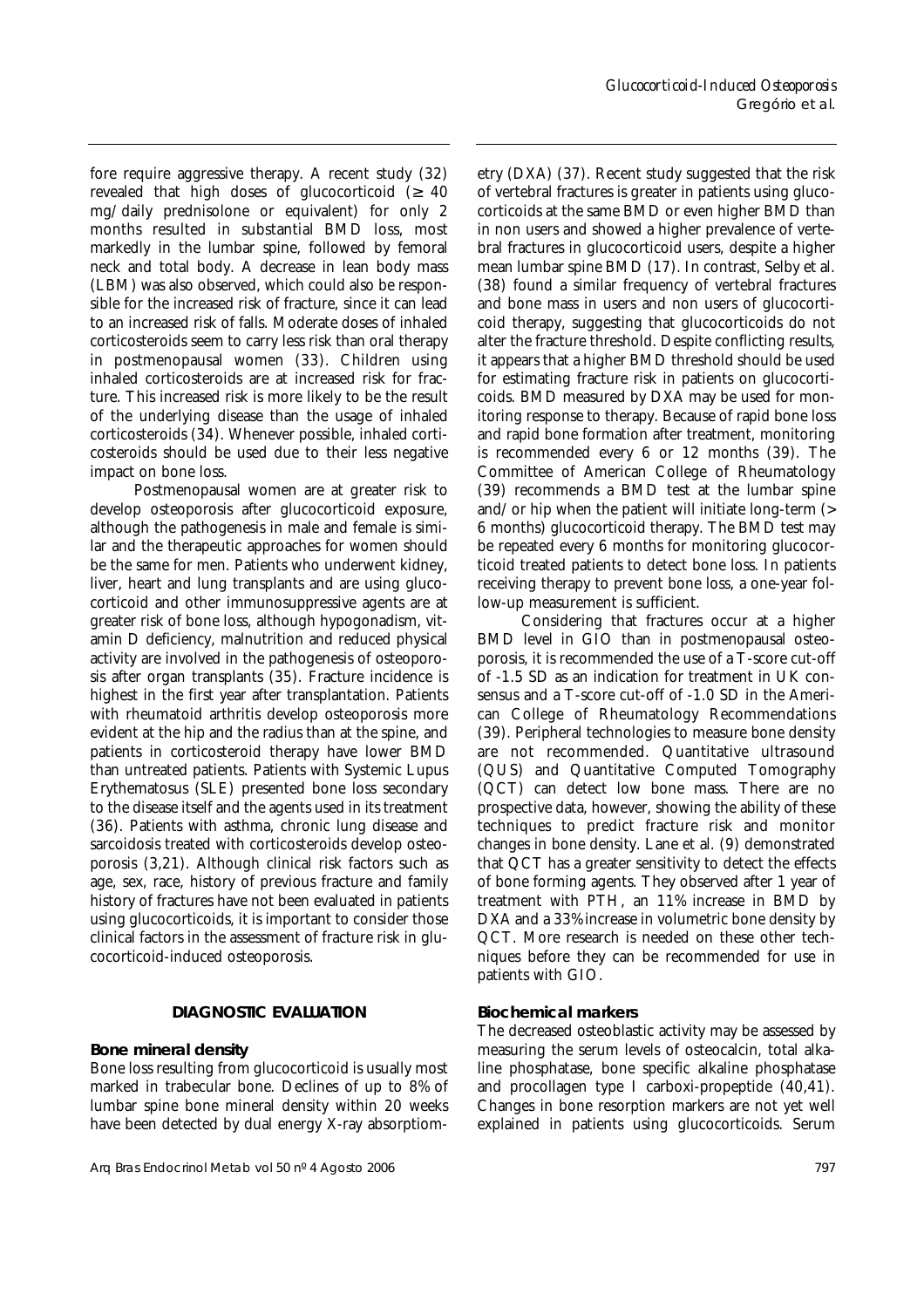osteocalcin levels are decreased in eumenorrheic patients with Cushing Syndrome and urinary hydroxyproline and free deoxypyridinoline excretion are elevated, denoting increased bone resorption (42). In patients with multiple sclerosis who took a high-dose, short-term glucocorticoid therapy, an immediate and significant fall of osteocalcin and propeptide of type I collagen (PINP) was found, which persisted throughout the whole treatment period. Bone alkaline phosphatase showed only a modest decrease and the serum levels of CTX (C-terminal telopeptides of type I collagen) showed a progressive and marked increase during treatment with a subsequent decrease at the end of the treatment showing that corticosteroids cause a persistent decrease in bone formation and a transient increase in bone resorption (43). In patients with chronic glomerulonephritis, glucocorticoids reduced transiently serum levels of osteocalcin, bone alkaline phosphatase and osteoprotegerin and increased serum TRAP – Tartrate-resistant acid phosphatase activity, a marker of bone resorption (44). The serum concentration of bone markers was evaluated in elderly men after a short period of corticosteroid therapy. No difference was found between patients and controls for serum TRAP, whereas mean serum CTX was significantly higher in steroid treated patients. Bone alkaline phosphatase was similar between the two groups and a decrease in osteocalcin was observed in the early phase of therapy (45).

# **PREVENTION AND TREATMENT**

Because rates of bone loss are greatest in the first few months of glucocorticoid administration, treatment for periods as short as three months may result in increased risk and thus the need for prevention of bone loss and fracture should be carefully considered in this situation. Preventive measures should also be provided for patients receiving intermittent courses of oral glucocorticoid over long periods of time, since bone loss is related to cumulative doses of glucocorticoids. Treatment should be instituted in patients already on glucocorticoid therapy and presenting low bone density particularly if fractures have already developed (table 1). Calcium and vitamin D supplementation should be provided to all patients receiving glucocorticoid therapy (39). Calcium  $(1,000 \text{ mg}/\text{day})$ and vitamin D (500–800 IU/day) maintain bone mass in patients receiving low-to-medium dose of glucocorticoid therapy (46). Similar results were noted in other studies in patients using 15-mg/day prednisone who

received 1,000 mg of calcium and 400 IU vitamin D daily (47). However, calcium and activated form of vitamin D prevent bone loss in patients receiving medium-to-high dose of glucocorticoid therapy (48). A meta-analysis and an original study (48,49) demonstrated that activated forms of vitamin D (alphacalcidol and calcitriol) are effective in preventing bone loss in patients using glucocorticoid, but the efficacy in reducing the number of fractures remains to be determined. Another meta-analysis (50) demonstrated that active vitamin D3 analogues not only preserve bone loss, but are also effective in decreasing the risk of vertebral fractures. Bisphosphonates, however, are more effective in preserving bone and decreasing the risk of vertebral fractures than vitamin D analogues.

Antiresorptive agents are effective in the treatment of GIO, as they can prevent bone loss and increase lumbar spine bone mass and maintain hip bone mass. Bisphosphonates, particularly alendronate and risedronate, have proven efficacious in the prevention and treatment of glucocorticoid-induced osteoporosis. Studies with patients receiving glucocorticoid therapy reported significant increases of BMD of the spine and femoral neck in patients using alendronate and decreases in control groups. The risk of new vertebral fractures was decreased in the treated group (51). Several studies demonstrated that bisphosphonates reduce the incidence of vertebral fractures (52,53). Risedronate preserves bone mass in postmenopausal women with rheumatoid arthritis receiving glucocorticoids while patients receiving a placebo have significant bone loss (54). Risedronate reduces vertebral fractures in patients with corticosteroidinduced osteoporosis by as much as 70% after one year of treatment and increases BMD by 2.9% at the lumbar spine and 1.8% at the femoral neck (47). Treatment with bisphosphonates is recommended to all men and postmenopausal women (receiving or not HRT) who will initiate long-term glucocorticoid treatment at a daily dose  $\geq$  5 mg prednisone or equivalent and in men and postmenopausal women with BMD Tscore bellow normal in the lumbar spine or in the hip. In patients receiving glucocorticoids for asthma etidronate significantly increased BMD over 5 years at the lumbar spine but not at the hip and had little effect against fractures (55).

There is literature to support the efficacy of estrogen in preventing glucocorticoid-induced bone loss and to prevent fractures in postmenopausal women. Hormone replacement therapy (HRT) should be used to prevent bone loss if not contraindicated. Raloxifene, a selective estrogen-receptor modulator,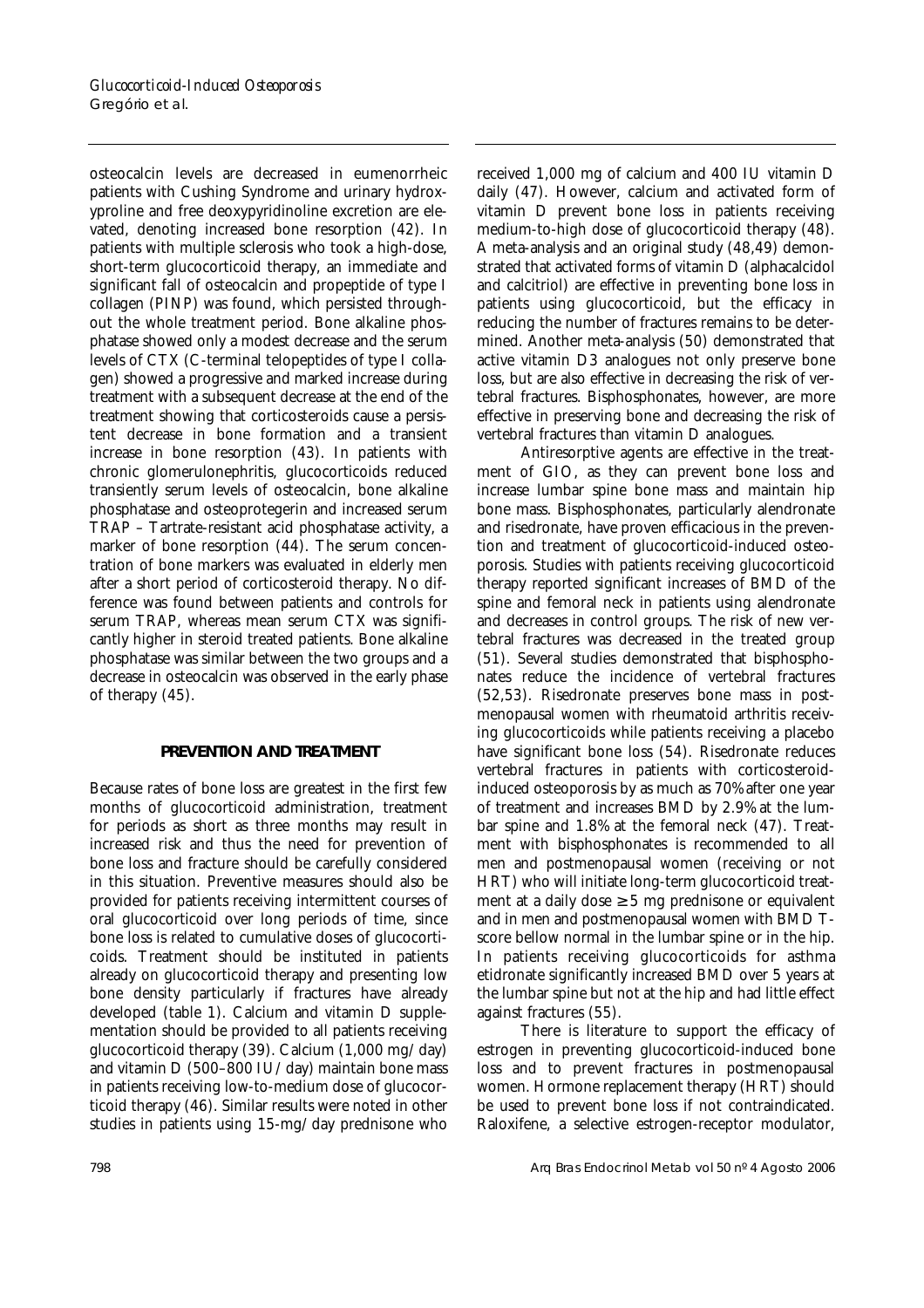increases bone mass and decreases vertebral fracture risk in postmenopausal women, but prospective studies are not available and little is known about its impact on GIO.

Calcitonin, subcutaneously or inhaled, increases BMD at the lumbar spine but not at the femoral neck in GIO (56,57). However, calcitonin does not reduce the risk of vertebral fracture. Calcitonin can be considered a second-line drug for treatment of low bone mass in GIO, but is not recommended for prevention of bone loss. Pamidronate 30 mg intravenous single dose at 3 months interval did not increase bone mineral density at the lumbar spine in women with steroid-induced osteoporosis (58). Three monthly intermittent i.v. ibandronate injections for two years are efficacious and well tolerated in patients on use of glucocorticoids and increases BMD at the lumbar spine and femoral neck, although no significant effect was observed in risk fracture (59,60). PTH(1-34), an anabolic agent, has been used to treat glucocorticoidinduced osteoporosis. Postmenopausal women receiving glucocorticoid therapy who were treated with PTH for 1 year presented an increase of  $~11\%$  at the lumbar spine BMD (9).

The American College of Rheumatology Ad Hoc Committee on Glucocorticoid-Induced Osteoporosis developed recommendations for clinical practice in glucocorticoid-induced osteoporosis in 1996. In 2001 these recommendations were reviewed and updated (39). In table 1 are summarized these recommendations. Despite these data showing the deleterious effect of glucocorticoid on bone, preventive medications are not widely considered in the treatment of patients taking glucocorticoids. In The GPRD study, more than 240,000 patients received continuous glucocorticoids, but only 14% were prescribed prophylaxis. In a study at San Francisco General Hospital, only 58% of 215 outpatients taking prednisolone were given prophylaxis (61). We conclude that physicians should be aware of the potential dangers of the medication and that prevention and treatment of glucocorticoid-induced osteoporosis should be prescribed to all patients receiving glucocorticoid therapy.

#### **REFERENCES**

- 1. Van Staa TP, Leufkens HGM, Cooper C. The epidemiology of corticosteroid-induced osteoporosis: a metaanalysis. **Osteoporos Int 2002**;13(10):777-87.
- 2. Van Staa TP, Leufkens HGM, Abenhaim L, Zhang B, Cooper C. Use of corticosteroids and risk of fractures. **J Bone Miner Res 2000**;15(6):993-1000.

Arq Bras Endocrinol Metab vol 50 nº 4 Agosto 2006 **799** and the state of the state of the state of the state of the state of the state of the state of the state of the state of the state of the state of the state of the st

- 3. Adinoff AD, Hollister Jr. Steroid-induced fractures and bone loss in patients with asthma. **N Eng J Med 1983**;309(5):265-8.
- Peat LJ, Healy S, Reid DM, Ralston SH. Steroid induced osteoporosis: an opportunity for prevention? **Ann Rheum Dis 1995**;54(1):66-8.
- 5. Van Staa TP, Leufkens HGM, Abenhaim L, Begaud B, Zhang B, Cooper C. Use of oral corticosteroid in the United Kingdom. **QJM 2000**;93(2):105-11.
- 6. Hofbauer LC, Gori F, Riggs BL, Lacey DL, Dunstan CR, Spelsberg TC, et al. Stimulation of osteoprotegerin ligand and inhibition of osteoprotegerin production by glucocorticoids in human osteoblastic lineage cells: potential paracrine mechanisms of glucocorticoid-induced osteoporosis. **Endocrinology 1999**;140(10):4382-9.
- 7. Rubin J, Biskobing DM, Jadhav L, Fan D, Nanes MS, Perkins S, et al. Dexamethasone promotes expression of membrane-bound macrophage colony-stimulating factor in murine osteoblast-like cells. **Endocrinology 1998**;139(3):1006-12.
- 8. Takuma A, Kaneda T, Sato T, Ninomiya S, Kumegawa M, Hakeda Y. Dexamethasone enhances osteoclast formation synergistically with transforming growth factor-b by stimulating the priming of osteoclast progenitors for<br>differentiation into osteoclasts **J Biol Chem** differentiation into osteoclasts. **J Biol 2003**;278(45):44667-74.
- 9. Lane NE, Roe B, Genant HK, Arnaud C. Parathyroid hormone treatment reverses glucocorticoid-induced osteoporosis: results of a randomized controlled trial. **J Clin Invest 1998**;102:1627-33.
- 10. Rehman Q, Lang TF, Arnaud CD, Modin GW, Lane NE. Daily treatment with parathyroid hormone is associated with an increase in vertebral cross-sectional area in postmenopausal women with glucocorticoid-induced osteoporosis. **Osteoporos Int 2003**;14(1):77-81.
- 11. Steinbuch M, Youket TE, Cohen S. Oral glucocorticoid use is associated with an increased risk of fracture. **Osteoporos Int 2004**;15(4):323-8.
- 12. Van Staa TP, Leufkens HGM, Abenhaim L, Zhang B, Cooper C. Fractures and oral corticosteroids: relationship to daily and cumulative dose. **Rheumatol 2000**;39:1383-9.
- 13. Walsh LJ, Wong CA, Oborne J, Cooper S, Lewis SA, Pringle M, et al. Adverse effects of oral corticosteroids in relation to dose in patients with lung disease. **Thorax 2001**;56:279-84.
- 14. Dykman TR, Gluck OS, Murphy WA, Hahn TJ, Hahn BH. Evaluation of factors associated with glucocorticoidinduced osteopenia in patients with rheumatic diseases. **Arthritis Rheum 1985**;28:361-8.
- 15. Laan RFJM, van Riel PLCM, van de Pute LBA, van Erning LJTO, van't Hof MA, Lemmens JAM. Low dose predinisone induces rapid reversible axial bone loss in patients with rheumatoid arthritis. **Ann Intern Med 1993**;119:963-8.
- 16. Manning PJ, Evans MC, Reid IR. Normal bone mineral density following cure of Cushing's syndrome. **Clin Endocrinol 1992**;36:229-34.
- 17. Luengo M, Picado C, Del Rio L, Guanabens N, Montserrat JM, Setoain J. Vertebral fractures in steroid dependant asthma and involutional osteoporosis: a comparative study. **Thorax 1991**;46:803-6.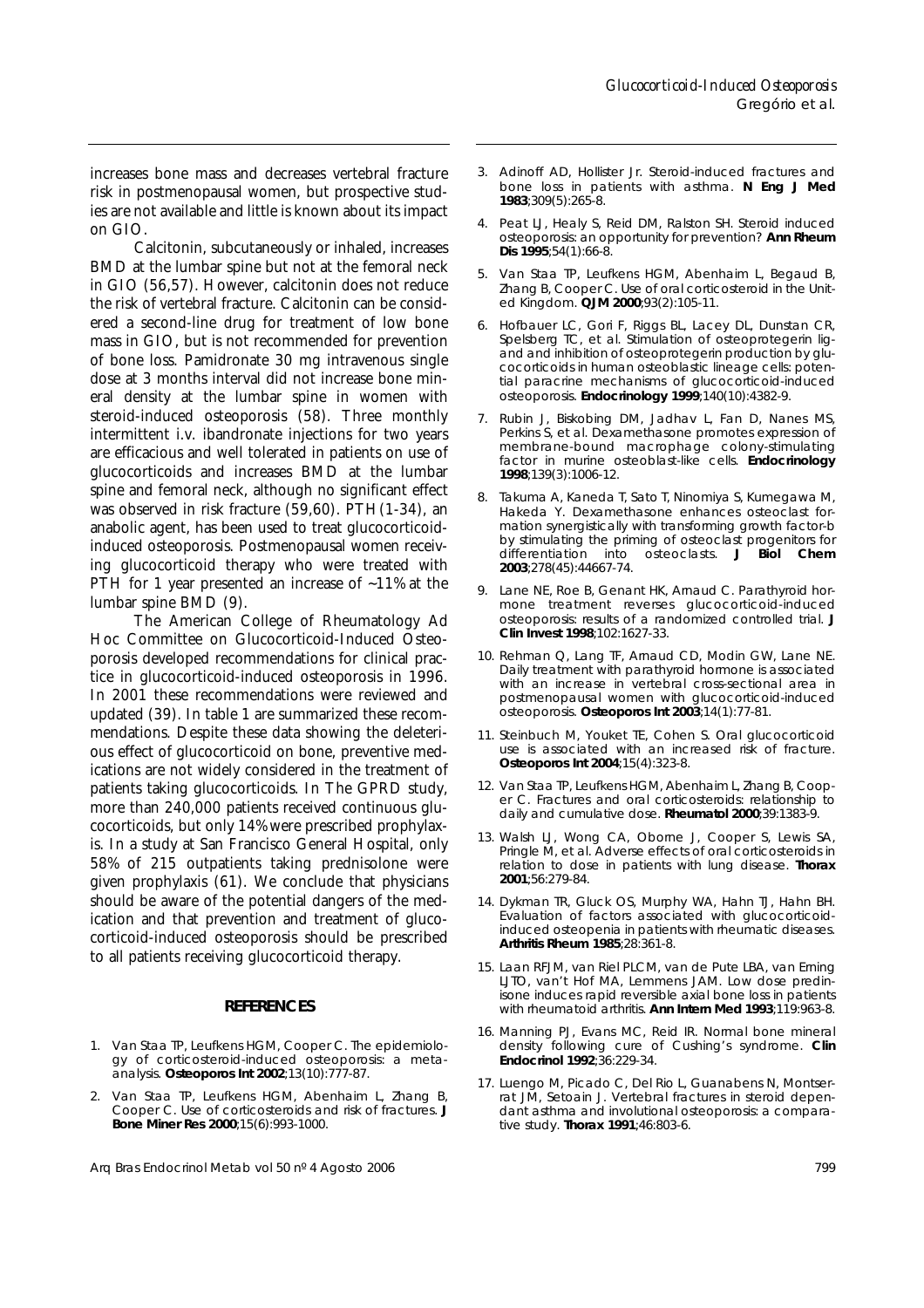- 18. Clowes JA, Peel N, Eastell R. Glucocorticoid-induced osteoporosis. **Curr Opin Rheumatol 2001**;13:326-32.
- 19. Chappard D, Legrand E, Basle MF, Fromont P, Racineux JL, Rebel A, et al. Altered trabecular architecture induced by corticosteroids: a bone histomorphometric study. **J Bone Miner Res 1996**;11:676-85.
- 20. Israel E, Banerjee TR, Fitzmaurice GM, Kotlov TV, LaHive K, LeBoff MS. Effects of inhaled glucocorticoids on bone density in premenopausal women. **N Eng J Med 2001**;345:941-7.
- 21. Van Staa TP, Leufkens HGM, Cooper C. Use of inhaled corticosteroids and risk of fractures. **J Bone Miner Res 2001**;3:581-8.
- 22. Weinstein RS, Nicholas RW, Manolagas SC. Apoptosis of osteocytes in glucocorticoid-induced osteoporosis of the hip. **J Clin Endocrinol Metab 2000**;85(8):2907-12.
- 23. Cosman F, Nieves J, Herbert J, Shen V, Lindsay R. Highdose glucocorticoids in multiple sclerosis patients exert direct effects on the kidney and skeleton. **J Bone Min Reser 1994**;9:1097-105.
- 24. Fucik RF, Kukrejas SC, Hargis GK, Bowser EN, Henderson WJ, Williams GA. Effect of glucocorticoids on function of parathyroid glands in man. J Clin Endocrinol Metab **1975**;40:152-5.
- 25. Paz-Pacheco E, Fuleihan GE, LeBoff MS. Intact parathyroid hormone levels are not elevated in glucocorticoidtreated subjects. **J Bone Miner Reser 1995**;10:1713-8.
- 26. Rubin MR, Bilezikian JP. The role of parathyroid hormone in the pathogenesis of glucocorticoid-induced osteoporosis: A re-examination of the evidence. **J Clin Endocrinol Metab 2000**;87(9):4033-41.
- 27. Reid IR, Heap SW. Determinants of vertebral mineral density in patients receiving long-term glucocorticoid therapy. **Arch Intern Med 1990**;150:2545-8.
- 28. Tsugeno H, Tsugeno H, Fujita T, Goto B, Sugishita T, Hosaki Y, et al. Vertebral fracture and cortical bone changes in corticosteroid-induced osteoporosis. **Osteoporos Int 2002**;13(8):650-6.
- 29. Parisien M, Silverberg SJ, Shane E, Lindsay R, Bilezikian JP, Dempster DW. The histomorphometry of bone in primary hyperparathyroidism: preservation of cancellous bone structure. **J Clin Endocrinol Metab 1990**;70:930-8.
- 30. Dalle Carbonare L, Arlot ME, Chavassieux PM, Roux JP, Portero N, Meunier PJ. Comparison of trabecular bone microarchitecture and remodeling in glucocorticoidinduced and postmenopausal osteoporosis. **J Bone Min Reser 2001**;16(1):97-103.
- 31. Parisien M, Mellish RW, Silverberg SJ, Shane E, Lindsay R, Bilezikian JP, et al. Maintenance of cancellous bone connectivity in primary hyperparathyroidism: trabecular strut analysis. **J Bone Miner Reser 1992**;7:913-9.
- 32. Natsui K, Tanaka K, Suda M, Yasoda A, Sakuma Y, Ozasa A, et al. High-dose glucocorticoid treatment induces rapid bone loss of trabecular bone mineral density and lean body mass. **Osteoporos Int 2006**;17(1):105-8.
- 33. Elmstahl S, Ekstrom H, Galvard H, Johnell O, Gerhardsson de Verdier M, Norjavaara E. Is there an association between inhaled corticosteroids and bone density in postmenopausal women? **J Allergy Clin Immunol 2003**;111(1):91-6.
- 34. Van Staa TP, Bishop N, Leufkens HGM, Cooper C. Are inhaled corticosteroids associated with an increased risk of fracture in children? **Osteoporos Int 2004**;15(10):785-91.
- 35. Shane E, Rivas M, McMahon DJ, Staron RB, Silverberg SJ, Seibel MJ, et al. Bone loss and turnover after cardiac transplantation. **J Clin Endocrinol Metab 1997**;82(5):1497-506.
- 36. Teichmann J, Lange U, Stracke H, Federlin K, Bretzel RG. Bone metabolism and bone mineral density of systemic lupus erythematosus at the time of diagnosis. **Rheumatol Int 1999**;18:137-40.
- 37. Maricic M, Gluck O. Densitometry in glucocorticoidinduced osteoporosis. **J Clin Densitom 2004**;7(4):359-63.
- 38. Selby PL, Halsey JP, Adams KRH. Corticosteroids do not alter the threshold for vertebral fracture. **J Bone Min Reser 2000**;15:952-6.
- 39. American College of Rheumatology Ad Hoc Committee on Glucocorticoid-Induced Osteoporosis. 2001 Recommendation for the prevention and treatment of glucocorticoid-induced osteoporosis. **Arthritis Rheum 2001**;44(7):1496-503.
- 40. Pearce G, Tabensky DA, Delmas PD, Baker HW, Seeman E. Corticosteroid-induced bone loss in men. **J Clin Endocrinol Metab 1998**;83:801-6.
- 41. Prummel MF, Wiersinga WM, Lips P, Sanders GT, Sauerwein HP. et al. The course of biochemical parameters of boné turnover during treatment with corticosteroids. **J Clin Endocrinol Metab 1991**;72:382-6.
- 42. Chiodini I, Carnevale V, Torlontano M, Fusilli S, Guglielmi G, Pileri M, et al. Alterations of bone turnover and bone mass at different skeletal sites due to pure glucocorticoid excess, study in eumenorrheic patients with Cushing's syndrome. **J Clin Endocrinol Metab 1998**;83(6):863-7.
- 43. Dovio A, Perazzolo L, Osella G, Ventura M, Termine A, Milano E, et al. Immediate fall of bone formation and transient increase of bone resorption in the course of high-dose, short term glucocorticoid therapy in young patients with multiple sclerosis. **J Clin Endocrinol Metab 2004**;89(10):4923-8.
- 44. Sasaki N, Kusano E, Ando Y, Nemoto J, Iimura O, Ito C, et al. Changes in osteoprotegerin and markers of bone metabolism during glucocorticoid treatment in patients with chronic glomerulonephritis. **Bone 2002**;30 (6):853-8.
- 45. Paglia F, Dionisi S, De Geronimo S, Rosso R, Romagnoli E, Raejntroph N, et al. Biomarkers of bone turnover after a short period of steroid therapy in elderly men. **Clin Chem 2001**;47(7):1314-6.
- 46. Buckley LM, Leib ES, Cartularo KS, Vacek PM, Cooper SM. Calcium and vitamin D supplementation prevents bone loss in the spine secondary to low dose corticosteroid in patients with rheumatoid arthritis: a randomized double-blind, placebo controlled trial. **Ann Intern Med 1996**;125:961-86.
- 47. Reid DM, Hughes RA, Laan RF, Sacco-Gibson NA, Wenderoth DH, Adami S, et al. Efficacy and safety of daily risedronate in the treatment of corticosteroid-induced osteoporosis in men and women: a randomized trial. European Corticosteroid-Induced Osteoporosis Treatment Study. **J Bone Miner Reser 2000**;15:1006-13.

800 Arq Bras Endocrinol Metab vol 50 nº 4 Agosto 2006